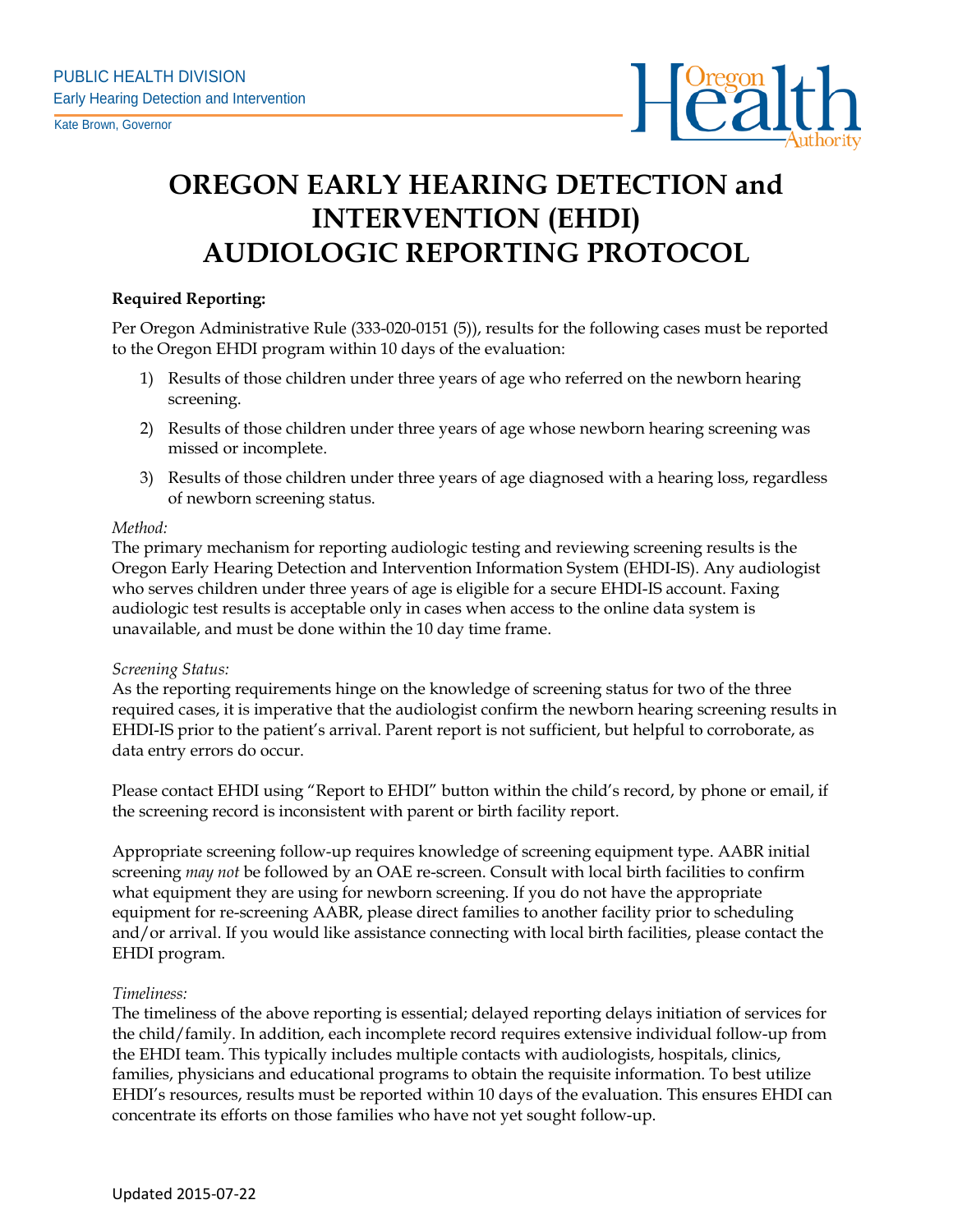

# *Required Fields*

Within the "Diagnostics" tab, the test date, location, audiologist and test results fields are required. Degree of hearing loss is also required if the test results indicate permanent hearing loss (types: sensorineural, permanent conductive, mixed, or auditory neuropathy).

The test results fields represent the audiologists' best estimate to describe the type of hearing loss. The selection is not meant to be definitive, and will not be made available to families or other professionals.

## *Missed Appointments:*

Documenting missed appointments in the "Diagnostics" tab for children meeting the above criteria is incredibly helpful in identifying barriers and tracking a family's efforts to follow-up. Please record the date of the scheduled appointment and select the appropriate checkbox(es) for reason the appointment was not completed. You can also direct families encountering barriers to service to the EHDI program, and we may be able to identify solutions for them. If a family moves or refuses to complete audiologic testing, please indicate the date this information was discovered and the appropriate checkbox(es).

Multiple missed appointments reported to EHDI results in a referral to the Guide By Your Side Lossto-Follow-Up Parent Guide, a letter or phone call to the child's primary care physician, and/or a Public Health Nurse to encourage and assist the family in returning for follow-up.

Whenever possible, please check and submit updates to demographic, contact or pediatrician information using the "Report Issue to EHDI" button. Using this button ensures staff will see your changes, and can take the next appropriate steps to contact the family or their provider. This allows the EHDI program and EI program to avoid losing contact with families.

# **Optional Reporting:**

- 1) Children under three years of age who passed their newborn hearing screening, but found to have a non-permanent conductive hearing loss. The EHDI program will not follow-up with you or the family for these cases, unless specifically requested.
	- a. Example: the infant passed his newborn hearing screening, but receives audiologic care later due to middle ear dysfunction.
	- b. If an audiologist decides to report these types of cases, *all subsequent evaluations* for that child must also be reported.
	- c. Document these cases as "fluctuating conductive" rather than "incomplete" or "not yet determined."
- 2) Children over three years of age who did not pass their newborn hearing screening, but found to have normal hearing.
	- a. Example: the infant referred on his newborn hearing screening, but family did not follow up with re-screening or diagnostic testing until the child was over age three (i.e., enrolling in preschool or kindergarten).

# **Do Not Report:**

1) Results for children over three years of age, unless specifically requested by the Oregon EHDI program.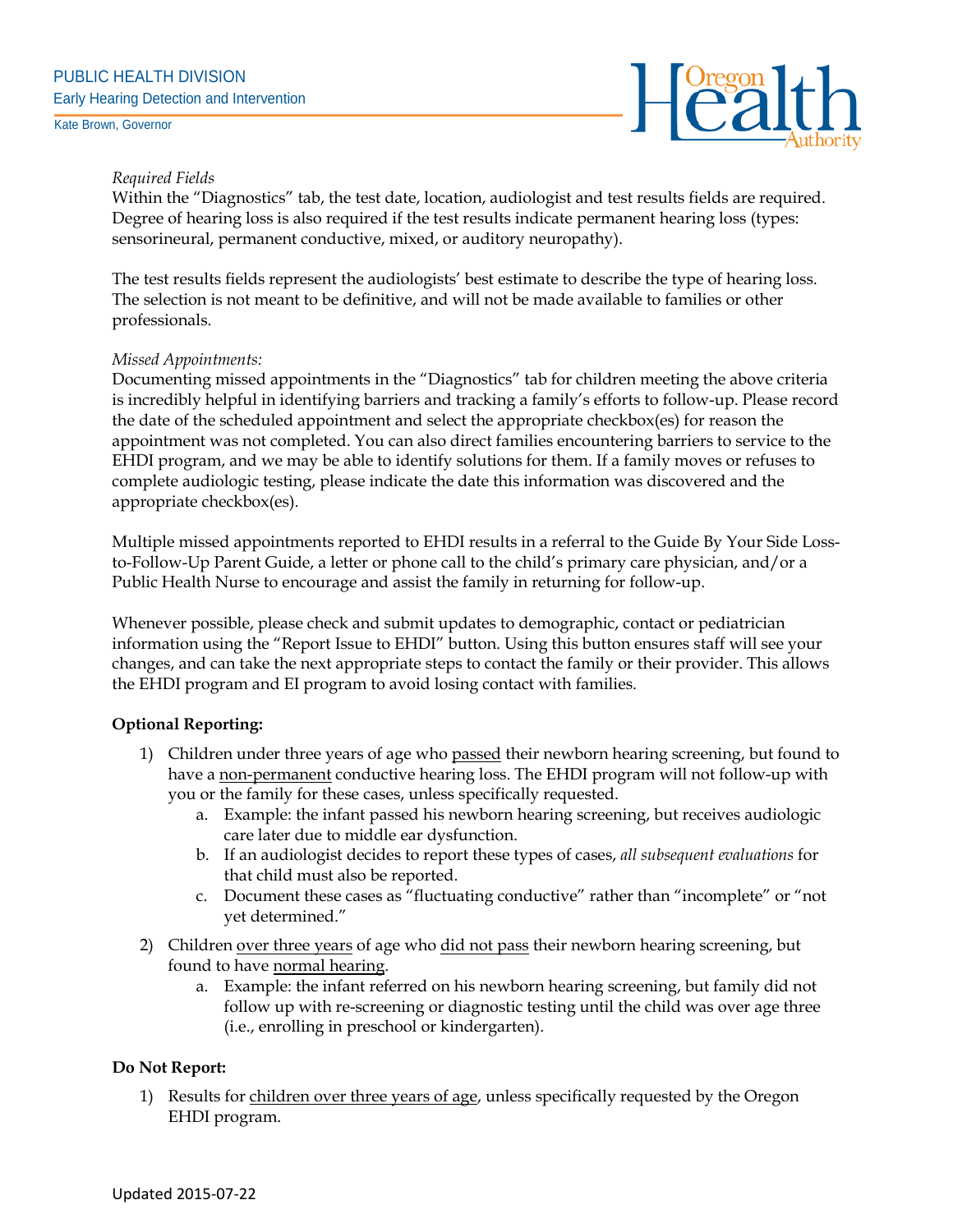

- a. Older children diagnosed with hearing loss should be referred to their county's Early Childhood Special Education (ECSE) program or their school district's Special Education program. For more information, consult the Office of Student Learning and Partnerships at the Oregon Department of Education: 503-947-5747.
- 2) Tympanometry results only, unless to document an attempted appointment (i.e., baby did not sleep for ABR).
- 3) Results for children under three years of age who passed their newborn hearing screening and have normal hearing.
	- a. Example: the infant passed his newborn hearing screening, seeks audiologic services at 18 months due to speech and language concerns, but is found to have normal hearing.
- 4) Results for children under three years of age who have already been diagnosed and are enrolled in Early Intervention for Deaf/Hard-of-Hearing/Hearing Impairment Services.
	- a. Example: Infant diagnosed at age 3 months, referred to EI and enrolled by 4 months, who returns to audiology for continued monitoring of hearing loss or aided testing at 6 months.
	- b. To confirm a child's enrollment, look in the EI Status tab. If a parent reports the child is enrolled in EI, but this section is empty, please enter a diagnostic record and/or notify the EHDI program directly.
	- c. For those who are already diagnosed, but are not enrolled in EI, please continue to report their results, re-refer to EI, or otherwise assist the family in obtaining or declining EI services to the EI representative.

## **Other Reporting Requirements:**

- 1) Any testing performed by an audiologist should be entered into the "Diagnostics" tab, unless it is the child's first hearing assessment or initial screening.
	- a. Example: the infant referred on their initial screening, and is seen by an audiologist who performs follow-up testing. Enter this into the "Diagnostics" tab, regardless of whether the testing is considered comprehensive or re-screening.
	- b. Example: the infant was born at home, and seeks an outpatient newborn screening or hearing test from an audiologist. Enter this into the "Screening" tab.
	- c. If there is no hearing screening record in EHDI-IS, but you know the infant has previously been screened, please record your results in the "Diagnostics" tab, then use "Report Issue to EHDI" button to share relevant information so we may locate the screening information.
- 2) Should the entry in the "Diagnostics" tab be consistent with hearing loss, the system will display a page allowing the audiologist to make a referral to Early Intervention (EI), public health nursing, and Guide By Your Side (GBYS). By law, 34 CFR Part 303; Subpart D; Sec. 303.321, once hearing loss is discovered, a referral to Early Intervention is required to be sent.
	- a. On this screen, please verify the family's address, phone number and county, and then click "Send EI Referral." Return to the record and upload the child's audiologic report to this diagnostic entry, or fax the report to the EHDI program or selected EI program selected. A release of information from the family may be needed before